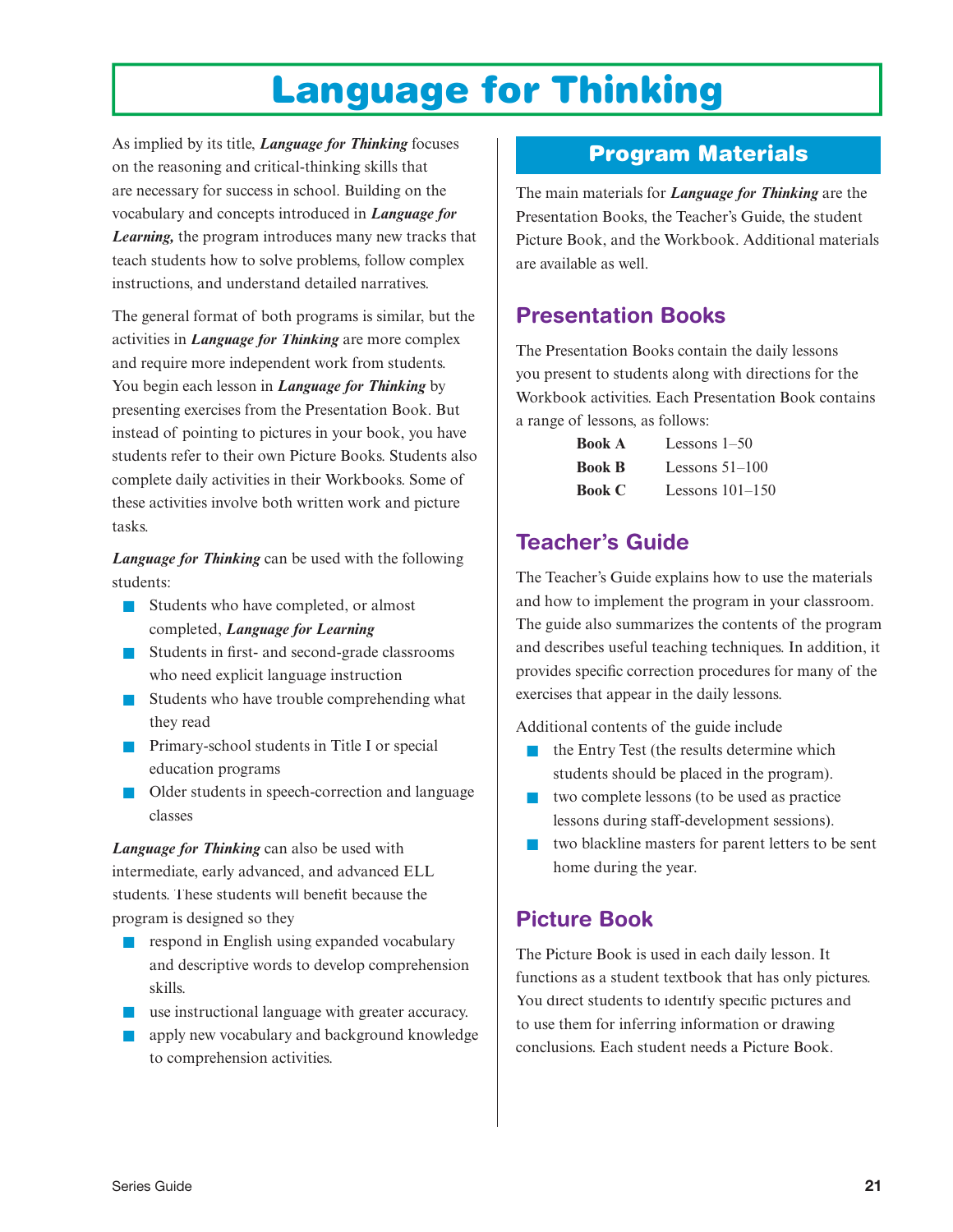#### **Workbook**

The Workbook contains written activities that students complete during each daily lesson. Each student in the class needs a Workbook. Some Workbook activities are done under your direction, and some are done as independent seat work.

#### **Additional Materials**

**Assessment Handbook.** This handbook contains fifteen program assessments (one after every tenth lesson) that allow you to monitor each student's understanding of the contents of the program. The assessments also evaluate each student's language production. The Assessment Handbook is used in conjunction with the Assessment Picture Book.

**Behavioral Objectives Booklet.** This booklet lists the language concepts and thinking skills taught in the program, along with the behavioral goals to be achieved by individual students.

**Skills Profile Folder.** This folder provides a convenient way for you to record the dates individual students master specific skills.

**Answer Key.** This key provides answers to the Workbook lessons.

As shown by the Scope and Sequence Chart on the next page, *Language for Thinking* contains seven groups of tracks, each of which teaches a related set of language concepts and thinking skills. Exercises from a particular group of tracks occur repeatedly over a span of lessons.

#### **Review Lessons**

The Review exercises in the first ten lessons provide an intensive review of major tracks from the last part of *Language for Learning.* The review lessons are especially important for three groups of students:

- First- or second-grade students who completed *Language for Learning* at the end of spring semester and are beginning *Language for Thinking* in the fall semester
- First- or second-grade students who did not quite complete the lessons in *Language for Learning*
- First- or second-grade students, as well as older students, who have not had *Language for Learning* but pass the *Language for Thinking* Entry Test

Students in the Fast Cycle sequence (see page 41) who finish *Language for Learning* in the middle of the school year and go directly into *Language for Thinking* do not need the review lessons. These students can begin *Language for Thinking* at lesson 11.

### **Information and Background Knowledge**

In the Information and Background Knowledge exercises, students acquire basic information about the world. They learn the names of common objects and their parts, the relationship between these objects and their parts, and the functions of these parts.

They also learn the meanings of *yesterday, today,* and *tomorrow;* how to locate and interpret dates on a calendar; and how to write the days of the week and the months and seasons of the year. Finally, they learn about specific locations—such as parks, jungles, and beaches—and the names of common landforms, such as hills, mountains, valleys, lakes, and rivers.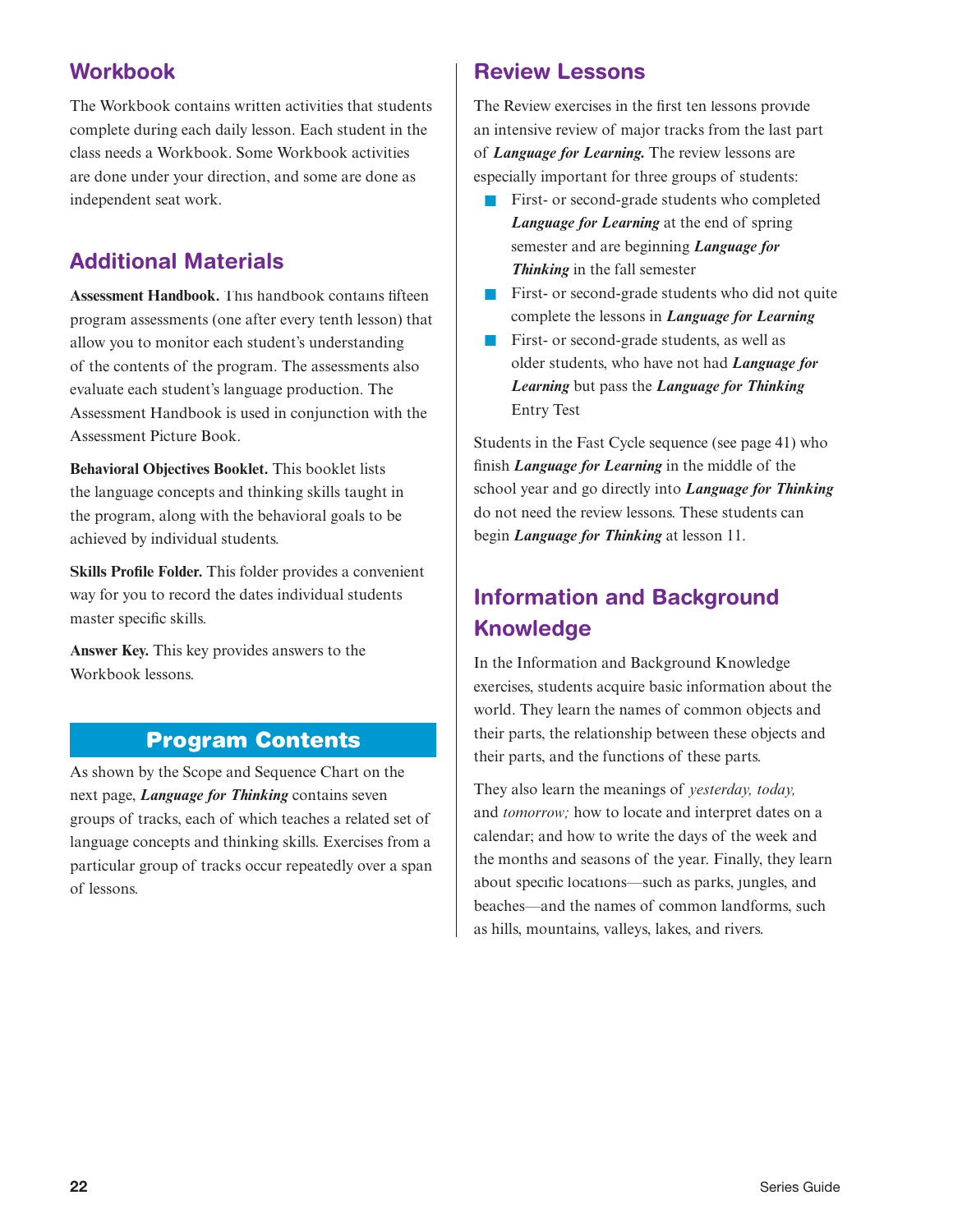## *Language for Thinking* **Scope and Sequence**

| <b>Lessons</b>                                   |                       | 0         | 10 | 20 | 30 | 40 | 50 | 60 | 70 | 80 | 90 | 100 | 110 | 120 130 140 150     |  |  |
|--------------------------------------------------|-----------------------|-----------|----|----|----|----|----|----|----|----|----|-----|-----|---------------------|--|--|
| <b>Review Lessons</b>                            |                       |           |    |    |    |    |    |    |    |    |    |     |     |                     |  |  |
| <b>Review lessons from Language for Learning</b> |                       |           |    |    |    |    |    |    |    |    |    |     |     |                     |  |  |
| <b>Information and Background Knowledge</b>      |                       |           |    |    |    |    |    |    |    |    |    |     |     |                     |  |  |
|                                                  | Part/Whole            |           |    |    |    |    |    |    |    |    |    |     |     |                     |  |  |
|                                                  | <b>Calendar</b>       |           |    |    |    |    |    |    |    |    |    |     |     |                     |  |  |
|                                                  | <b>Locations</b>      |           |    |    |    |    |    |    |    |    |    |     |     |                     |  |  |
| <b>Reasoning and Critical Thinking</b>           |                       |           |    |    |    |    |    |    |    |    |    |     |     |                     |  |  |
|                                                  | <b>Classification</b> |           |    |    |    |    |    |    |    |    |    |     |     |                     |  |  |
|                                                  | <b>Absurdity</b>      |           |    |    |    |    |    |    |    |    |    |     |     |                     |  |  |
|                                                  | <b>If/Then</b>        |           |    |    |    |    |    |    |    |    |    |     |     |                     |  |  |
|                                                  | <b>True/False</b>     |           |    |    |    |    |    |    |    |    |    |     |     |                     |  |  |
|                                                  | Only                  |           |    |    |    |    |    |    |    |    |    |     |     |                     |  |  |
|                                                  | <b>Statements</b>     |           |    |    |    |    |    |    |    |    |    |     |     |                     |  |  |
|                                                  | <b>Analogies</b>      |           |    |    |    |    |    |    |    |    |    |     |     |                     |  |  |
|                                                  | <b>Same/Different</b> |           |    |    |    |    |    |    |    |    |    |     |     |                     |  |  |
| <b>Vocabulary Development</b>                    |                       |           |    |    |    |    |    |    |    |    |    |     |     |                     |  |  |
|                                                  | <b>Opposites</b>      |           |    |    |    |    |    |    |    |    |    |     |     |                     |  |  |
|                                                  | <b>Synonyms</b>       |           |    |    |    |    |    |    |    |    |    |     |     |                     |  |  |
|                                                  | <b>Definitions</b>    |           |    |    |    |    |    |    |    |    |    |     |     |                     |  |  |
|                                                  | <b>Verb Tense</b>     |           |    |    |    |    |    |    |    |    |    |     |     |                     |  |  |
| <b>Double Negatives</b>                          |                       |           |    |    |    |    |    |    |    |    |    |     |     |                     |  |  |
|                                                  | <b>Contractions</b>   |           |    |    |    |    |    |    |    |    |    |     |     |                     |  |  |
|                                                  | <b>Superlatives</b>   |           |    |    |    |    |    |    |    |    |    |     |     |                     |  |  |
|                                                  | <b>Homonyms</b>       |           |    |    |    |    |    |    |    |    |    |     |     |                     |  |  |
| <b>Observing and Describing</b>                  |                       |           |    |    |    |    |    |    |    |    |    |     |     |                     |  |  |
|                                                  | <b>Actions</b>        |           |    |    |    |    |    |    |    |    |    |     |     |                     |  |  |
|                                                  | <b>Description</b>    |           |    |    |    |    |    |    |    |    |    |     |     |                     |  |  |
|                                                  | <b>Sequence</b>       |           |    |    |    |    |    |    |    |    |    |     |     |                     |  |  |
|                                                  | <b>Comparing</b>      |           |    |    |    |    |    |    |    |    |    |     |     |                     |  |  |
| <b>Reporting on Pictures</b>                     |                       |           |    |    |    |    |    |    |    |    |    |     |     |                     |  |  |
| <b>Comprehension Concepts</b>                    |                       |           |    |    |    |    |    |    |    |    |    |     |     |                     |  |  |
| Who, What, Where, When, Why, How                 |                       |           |    |    |    |    |    |    |    |    |    |     |     |                     |  |  |
|                                                  |                       |           |    |    |    |    |    |    |    |    |    |     |     |                     |  |  |
| <b>Questioning Skills</b>                        |                       |           |    |    |    |    |    |    |    |    |    |     |     |                     |  |  |
|                                                  | <b>Can Do</b>         |           |    |    |    |    |    |    |    |    |    |     |     |                     |  |  |
|                                                  | <b>Retelling</b>      |           |    |    |    |    |    |    |    |    |    |     |     |                     |  |  |
|                                                  | <b>Inferences</b>     |           |    |    |    |    |    |    |    |    |    |     |     |                     |  |  |
| <b>Interpreting Graphic Displays</b>             |                       |           |    |    |    |    |    |    |    |    |    |     |     |                     |  |  |
|                                                  | From/To               |           |    |    |    |    |    |    |    |    |    |     |     |                     |  |  |
|                                                  | Left/Right            |           |    |    |    |    |    |    |    |    |    |     |     |                     |  |  |
|                                                  | <b>Map Reading</b>    |           |    |    |    |    |    |    |    |    |    |     |     |                     |  |  |
| <b>Lessons</b>                                   |                       | $\pmb{0}$ | 10 | 20 | 30 | 40 | 50 | 60 | 70 | 80 | 90 | 100 |     | 110 120 130 140 150 |  |  |